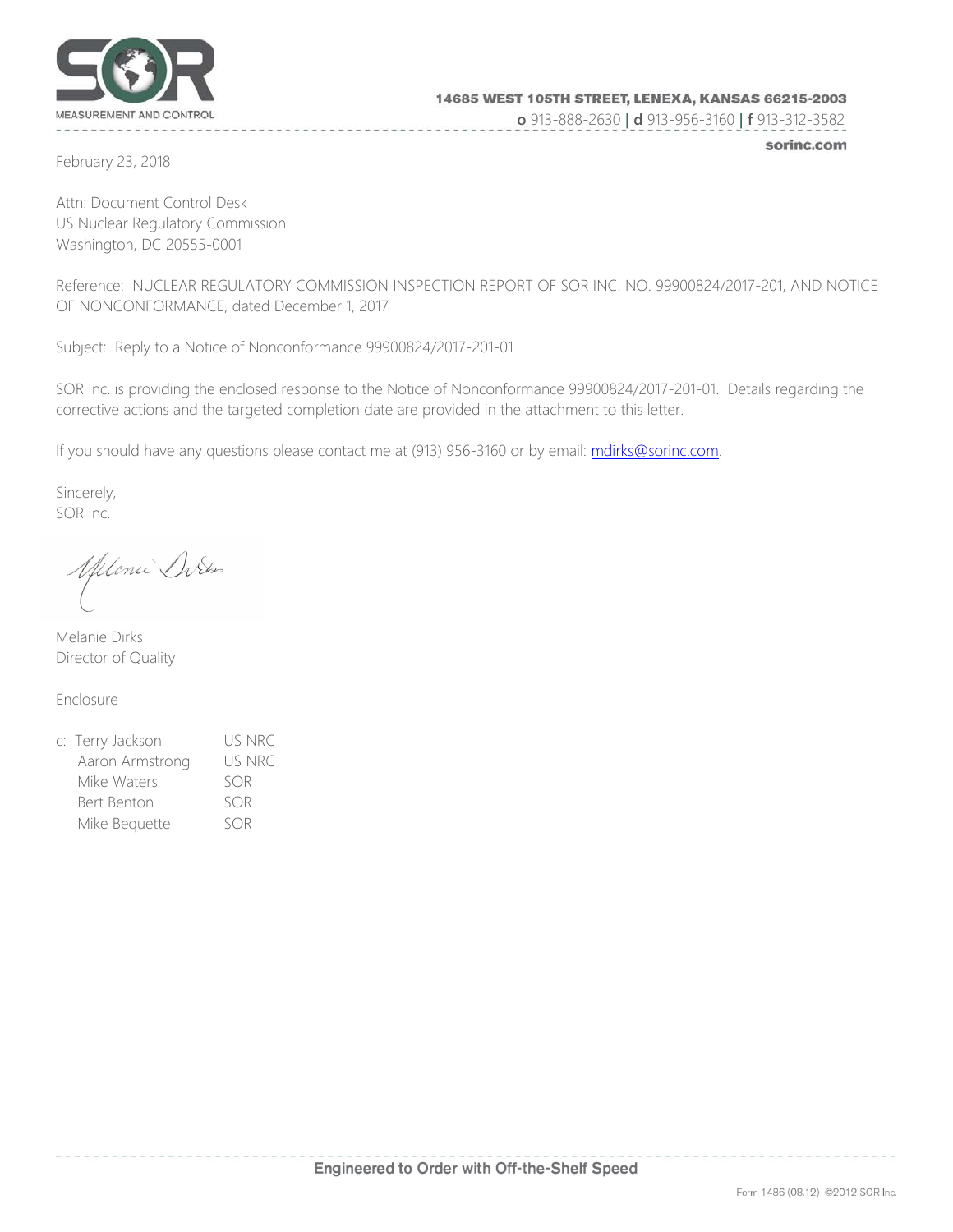#### Reasons for Noncompliances

## Response to Nonconformance 99900824/2017-201-01, Item 1:

"SOR failed to analyze how the current-carrying switch terminal and current-carrying conductor temperature rise would impact the qualified life of safety-related switches. Additionally, they failed to provide an adequate technical justification for activation energies used in the aging effects calculations."

The subject qualification report 9058-102 is a generic report used to qualify an entire product line of nuclear qualified pressure, vacuum, and temperature switches. The intent was to qualify to a high level to encompass as many applications as possible. These switches are mechanical on-off devices that do not require power to operate. Heat rise will only occur if switch contacts are closed and there is enough current running through the switch to create a rise in temperature in the current carrying wires and switches. Since the end use application will vary for every application, the intent of 9058-102, Section 9 was to characterize the worst case heat rise data for the condition where there is current running through the switch and present this data so that the aging effect could be calculated for each unique situation.

SOR's understanding of the NRC's concerns in the subject nonconformance is that even though this information is presented in the report, that it may be missed by the end user or that they may not take this effect into account for their aging calculations. For this reason, SOR will for conservatism, treat this as a reported deviation. In addition, SOR has performed the calculations for bounding conditions and will present this in the report 9058-102.

Effects of current load on the qualified life of switches are referenced in section 9, assuming 119.257°F ambient temperature. The assumption will be that the switch is continuously closed and the closed circuit has an electrical load.

In addition, technical evaluation for activation energies has been added to report 9058-102 revision 3.

#### Response to Nonconformance 99900824/2017-201-01, Item 2:

"SOR failed to demonstrate that safety-related temperature, pressure, and vacuum switches could perform their safety function at the bounding conditions of the adjustable ranges for pressure and temperature. "

SOR performed a review and analysis of this subject. There were no reportable findings as a result of this review. Justification for the bounding conditions has been added to the report 9058-102. This will be based on a combination of test and analysis.

#### Response to Nonconformance 99900824/2017-201-01, Item 3:

"SOR failed to document how test anomalies affected the qualification of switches; particularly anomalies associated with hydrostatic pressure tests, repeatability tests, and pre-seismic test deviations. Specifically, SOR failed to evaluate anomalies with qualified switches against acceptance criteria to determine if the anomalies could invalidate the qualification."

All anomalies that were not previously addressed in the report 9058-102 have been added to the report and the evaluations will be documented which determined their effect on qualification.

#### Hydrostatic Pressure Tests

All issues associated with hydrostatic testing in report 9058-102 will be addressed as an NOA. SOR's evaluation of the anomaly concluded that there was no effect on qualification.

#### Repeatability

All issues associated with repeatability in report 9058-102 will be addressed in NOAs.

The following changes will be made to the qualification: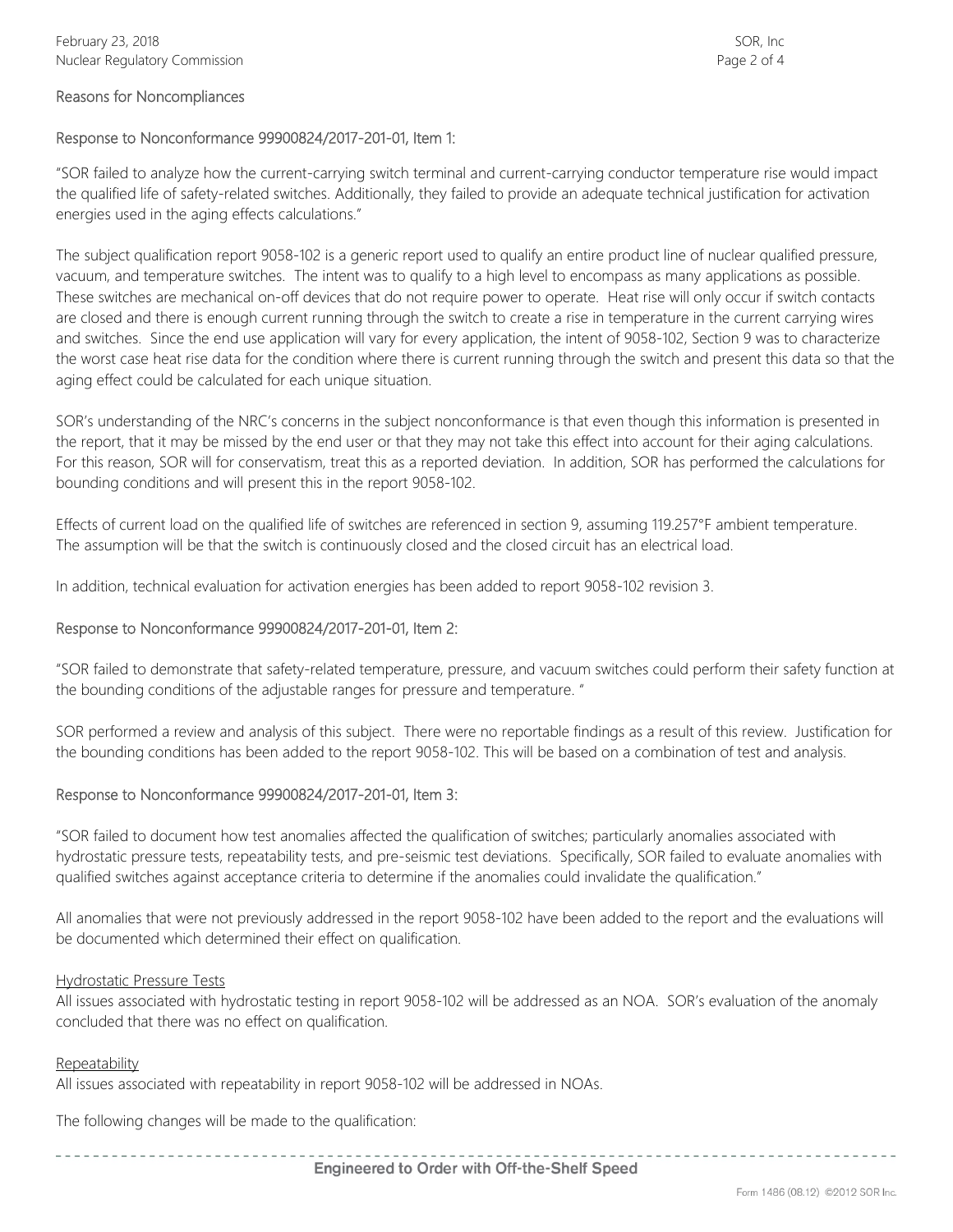Temperature Switches will be changed from 1% to 1.5% repeatability Vacuum Switches will be changed from 1% to 1.5% repeatability for post LOCA

Since SOR promotes the switches as 1% devices and since the report implies 1% is an acceptance criteria, SOR has reported this as a deviation.

## Pre-Seismic Anomaly on Model 9RT-B45-U8-C2A-JJTTNQ

The anomaly on the subject model was not adequately addressed. This will be addressed as an NOA. SOR found no effect on qualification for this model.

Review of Other Effects on Safety Related Components Additional review has identified the following which were evaluated:

# Thermal conduction test on direct mount temperature switches:

Reference the evaluation for Nonconformance 99900824/2017-201-01, Item 1 above. There will be a similar effect on qualified life due to the proximity of direct mount temperature switches to process temperatures which may be at an elevated temperature. As before, SOR collected data and reported it in 9058-102 for the benefit of the end user to determine any effects on qualified life. SOR has performed the actual calculations and presented the results in the test report 9058-102. In addition, for conservatism, SOR has reported this as a deviation.

## Additional Unevaluated Anomalies

Additional unevaluated anomalies have been identified including Insulation Resistance and Contact Resistance. SOR found no reportable issues. These will evaluated and documented on NOAs.

## Acceptance Criteria Not Clearly Defined

The report 9058-102 will be revised to address acceptance criterion which was not adequately defined.

## Effects for Uncertainties of M&TE on Qualification

Previously unaccounted for M&TE uncertainties will reduce qualification levels as follows:

Qualified Life – Due to un-accounted for inaccuracies of the temperature indicator used to monitor thermal aging, the qualified life will be revised from 20 years @ 120°F to 20 years @ 119.257°F service temperature.

LOCA, HELB1, & HELB2 – Due to the fact that NTS actual values for DBA autoclave pressure and temperature were not reported and are no longer available, it was necessary to reduce DBA profiles by an amount equal to the M&TE uncertainties. This data has been incorporated into 9058-102 revision 3.

These corrections to Qualified Life, LOCA, HELB1, & HELB2 have been reported as deviations.

The probable root cause of the inadequacies noted in the original qualification test report occurred in 1993 when formal procedures were not in place to perform an independent and effective engineering review. Further, half of the qualification testing was performed internally by SOR and the other half was performed externally by NTS.

# Corrective Steps Taken and Results Achieved

SOR issued Corrective Action Report (CAR) 972 on October 18, 2017 and Corrective Action Report (CAR) 975 on October 20, 2017 to formally document the investigation and actions to be taken. In addition to performing an internal investigation, SOR contacted NTS requesting clarification to their original test report NTS Test Report 60162-93N.

Due to the scope of the investigation, it was determined that the duration of this evaluation would exceed the 60 days from date of discovery. SOR prepared and submitted an interim Part 21 report on December 15, 2017 describing the evaluation status to